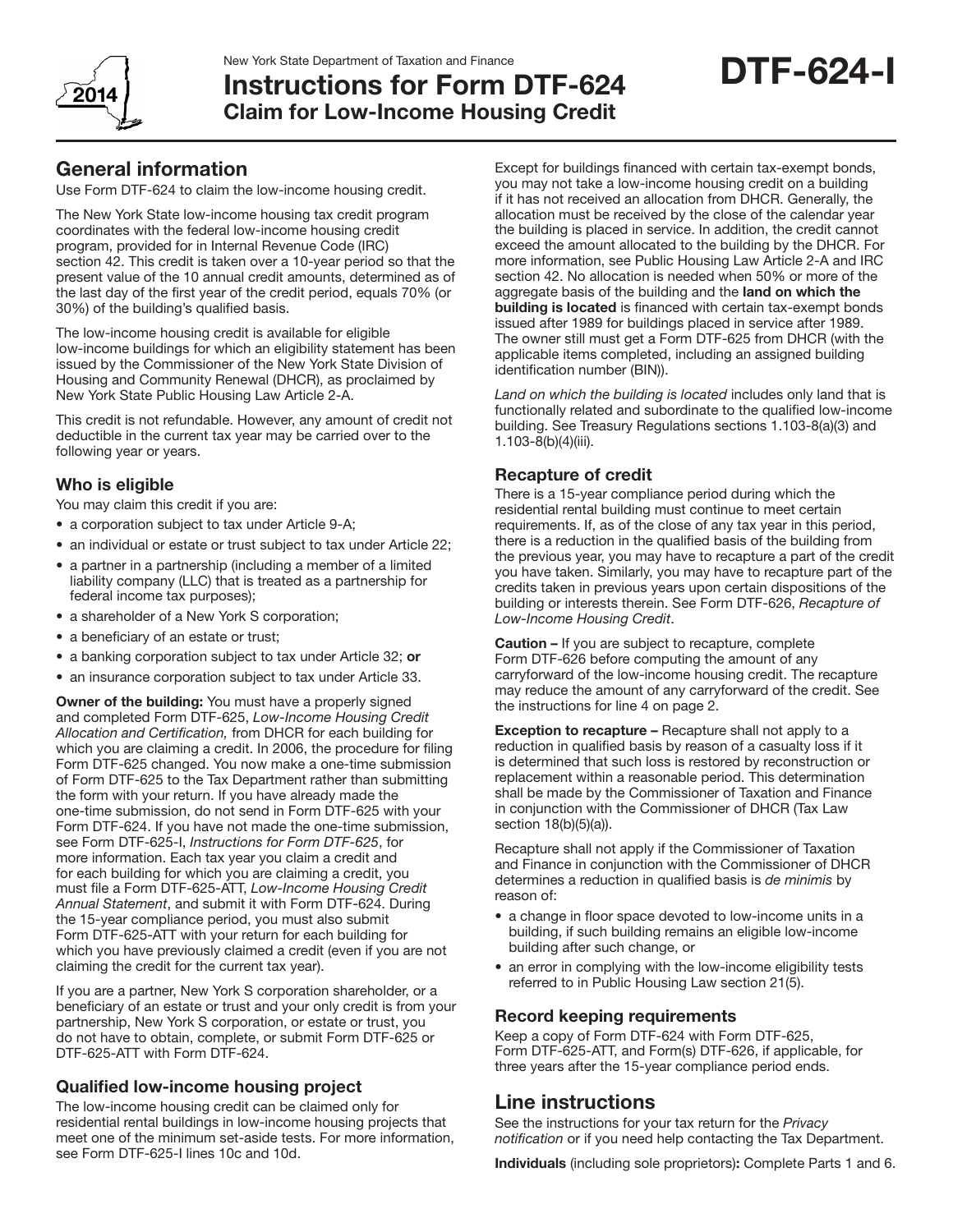Partnerships: Complete Part 1. If applicable, also complete Part 4.

A married couple in a business enterprise that made an IRC 761(f) election to file two federal Schedule C forms instead of a partnership return: If you file jointly, compute your credit amount as if you were filing one federal Schedule C for the business (enter the total of all applicable amounts from both federal Schedule C forms). Complete Parts 1 and 6. If applicable, also complete Part 4.

Fiduciaries: Complete Parts 1, 3, and 6.

Partners in a partnership, New York S corporation shareholders, and beneficiaries of an estate or trust: Complete Parts 1, 5, and 6. Corporate partners must also complete Part 2.

C corporations: Complete Parts 1 and 2.

New York S corporations: Complete Part 1. If applicable, also complete Part 4.

Note: If more than one of the above applies to you, complete all appropriate parts on one Form DTF-624.

## Part 1 – Current-year credit

If the only credit you are claiming is from a flow-through entity (partnership, New York S corporation, estate or trust), skip Part 1, lines 1, 2, and 3.

Line 1 – If any Forms DTF-625-ATT are for buildings that are part of a multiple building project (defined in Form DTF-625-I, line 8b), use a separate schedule listing the following:

- 1. name and address of the project and each building in the project,
- 2. the BIN of each building in the project,
- 3. the aggregate credit dollar amount for the project, and
- 4. the credit allocated to each building in the project.

Line 2 – A decrease in qualified basis will result in recapture if the qualified basis at the close of the tax year is less than the qualified basis at the close of the first year of the credit period. If the reduction in qualified basis at the close of the tax year also results in a violation of the minimum set-aside requirement, then no credit is allowed for the year. (See *Recapture of credit* on the front page.)

Line 3 – Enter on line 3 the credit from all Form(s) DTF-625-ATT, line 19.

Line 3 is to be completed by taxpayers that own the building for which a low-income housing credit is claimed. Do not include on line 3 a low-income housing credit carried over from a previous tax year or received from a flow-through entity (see line 5 instructions).

If you are a partnership or New York S corporation with a line 3 credit attributable to more than one building, complete Part 4.

Line 4 – Enter the amount of available carryover of unused New York State low-income housing credit. If you have a carryover of low-income housing credit attributable to more than one building, include on line 4 the total carryover attributable to all buildings.

Note: If you are required to recapture any low-income housing credit you claimed in previous years, the amount of available carryover of credit attributable to that building is the amount from your Form DTF-626, line 15.

Line 5 – If you have a low-income housing credit from a flow-through entity such as a partnership, New York S corporation, or estate or trust, you must complete Part 5 of this form and enter the total on line 5. This information should be provided to you by the partnership, New York S corporation, or estate or trust.

If you have no low-income housing credit from a flow-through entity, leave line 5 blank.

Line 7 – Fiduciaries enter the amount of credit that was allocated to beneficiaries in Part 3, column D. All others leave line 7 blank.

# Part 2 – Computation of credit

Enter the appropriate information in Part 2 if you are a general business corporation taxable under Article 9-A that files Form CT-3, *General Business Corporation Franchise Tax Return;* or Form CT-3-A, *General Business Corporation Combined Franchise Tax Return;* a banking corporation taxable under Article 32 that files Form CT-32, *Banking Corporation Franchise Tax Return,* or Form CT-32-A, *Banking Corporation Combined Franchise Tax Return;* or an insurance corporation taxable under Article 33 that files Form CT-33, *Life Insurance Corporation Franchise Tax Return*, Form CT-33-NL, *Non-Life Insurance Corporation Franchise Tax Return,* or Form CT-33-A, *Life Insurance Corporation Combined Franchise Tax Return;* and you have a low-income housing credit from a residential rental building in a low-income housing project that you own or received a flow-through credit from a flow-through entity.

New York S corporations: Do not complete Part 2. You cannot apply the low-income housing credit that originates in a New York S corporation year against the New York State corporation franchise tax under Article 9-A, 32, or 33.

Line 11 – Subtract line 10 from 9. Enter the resulting value; show any negative amount with a minus (-) sign. If line 11 is a negative amount, you have a net recaptured credit. Enter this negative amount using a minus sign (-) in the appropriate box of the summary of tax credits claimed section of your franchise tax return, and do not complete the rest of Part 2.

Line 12 – Enter the sum of your franchise tax, before credits, from the following forms:

- Form CT-3, line 78 Form CT-33, line 11
	-
- 
- Form CT-3-A, line 77 Form CT-33-A, line 15
- Form CT-32, line 5 Form CT-33-NL, line 5
- 
- Form CT-32-A, line 5

plus any other net recaptured credits (other than recapture of the low-income housing credit).

Line 13 – If you are claiming more than one tax credit for this year, enter the amount of credits claimed before applying this credit. Otherwise leave line 13 blank. You must apply certain credits before the low-income housing credit. Refer to the instructions of your franchise tax return to determine the order of credits that applies. Article 9-A taxpayers, refer to Form CT-600-I, *Instructions for Form CT-600*, *Ordering of Corporation Tax Credits.* Life insurance corporation filers do not enter any amount of EZ wage tax credits, ZEA wage tax credits, or EZ capital tax credits on this line.

If filing as a member of a combined return, include any amount of tax credit(s), including low-income housing credit(s), being claimed by other members of the combined group that you want to apply before your low-income housing credit.

#### CT-33 and CT-33-A filers, including unauthorized insurance corporations: Do not enter any amount of EZ wage tax credits,

ZEA wage tax credits, or EZ capital tax credits being claimed by other members of the combined group.